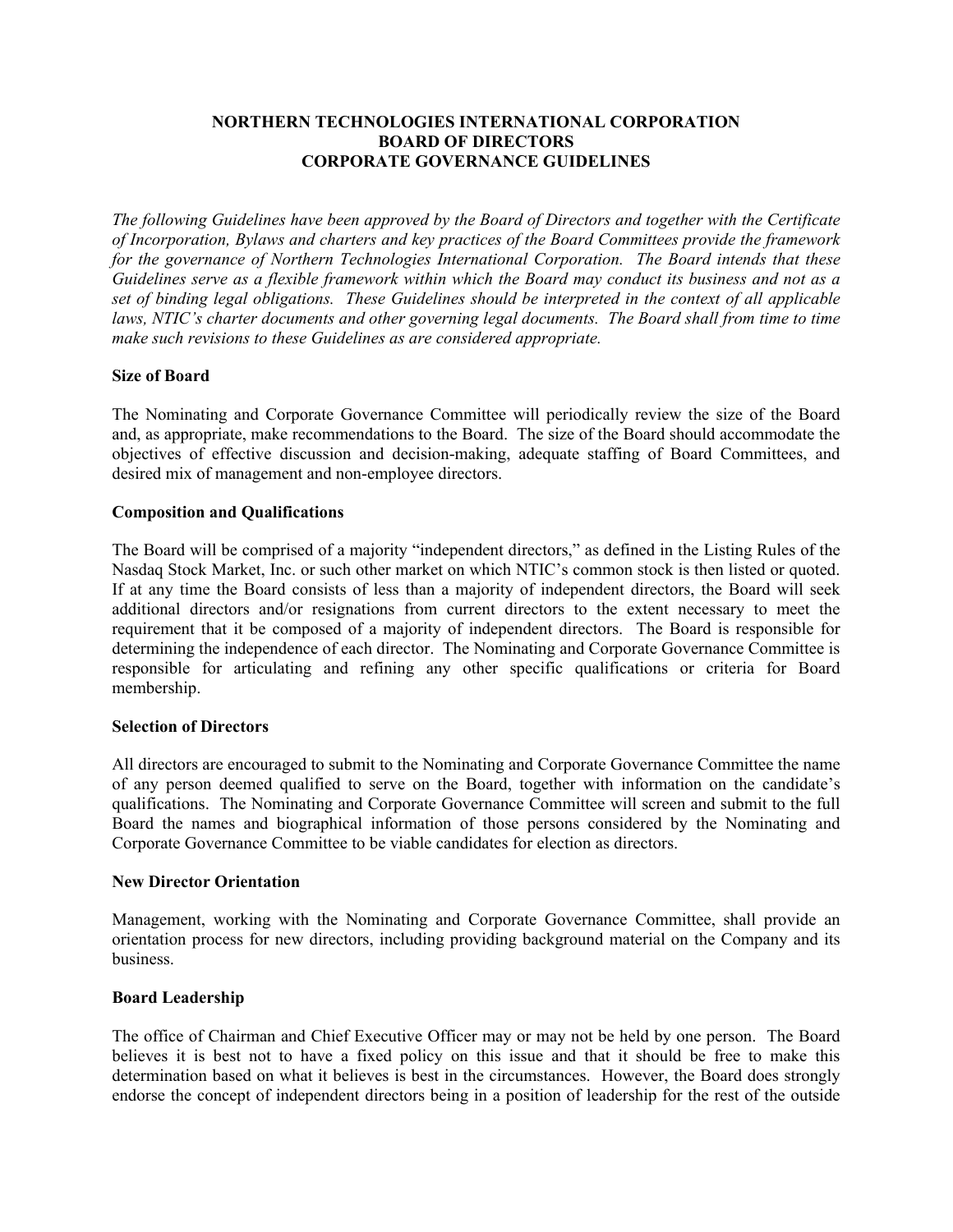directors. If at any time, the Chief Executive Officer and Chairman are the same, the Board shall elect an independent director to serve as the lead director.

## **Board Committees**

The Board believes its current Committee structure, comprised of an Audit Committee, Compensation Committee and Nominating and Corporate Governance Committee, is appropriate. Each Committee shall have a charter approved by that Committee and the Board of Directors, the adequacy of which will be assessed on an annual basis by that Committee. The Board will annually review the Committee structure as well as the charter and composition of each Committee and will make modifications as necessary. The Board reviews the Committee membership when it annually reappoints its Committees and, therefore, does not have a fixed policy on rotation of Committee memberships. The Audit Committee, Compensation Committee and Nominating and Corporate Governance Committee will be composed entirely of directors who meet the criteria required for independence by applicable law, rules and regulations of the SEC and the listing standards of the stock exchange or market on which NTIC's securities are then listed or quoted.

## **Board Meetings**

Board meetings will be scheduled in advance, at least every quarter. In addition to regularly scheduled meetings, additional Board meetings may be called upon appropriate notice at any time to address specific needs of the company. The Chief Executive Officer and Chairman (if the two offices are separated) shall establish the agendas for Board meetings, taking into consideration the "core" agenda items and regular meeting dates that the Board establishes in advance. The Board shall be free to suggest agenda topics and the Chief Executive Officer will seek Board input on agenda items. The Board may also take action by unanimous written consent.

### **Committee Meetings**

Meeting frequency and agenda items for Committee meetings shall be fixed by the respective Committee Chair, taking into account the regular Committee meeting schedule and core agendas annually fixed by the Board. The Committee Chair will report to the full Board at each regular meeting on Committee actions and recommendations. The agendas and meeting minutes of the Committees shall be shared with the full Board, and other Board members are welcome to attend (but may not vote at) Committee meetings, except as otherwise provide by applicable law, rules and regulations of the SEC and the listing standards of the stock exchange or market on which NTIC's securities are then listed or quoted or where a conflict may exist with respect to any such director and the subject matter of the Committee meeting.

### **Executive Sessions of Independent Directors**

The independent directors shall meet separately outside the presence of any non-independent directors on a regular basis.

## **Meeting Attendance by Non-Directors**

The Board and the Chief Executive Officer shall select senior executives to attend meetings to make presentations to the Board that provides the Board with the opportunity to evaluate senior executives. Board meetings may also be attended from time to time by outside advisors, to the extent such advisors' participation is deemed necessary and appropriate by the Company's management, to assist the Board in understanding the material presented to the Board.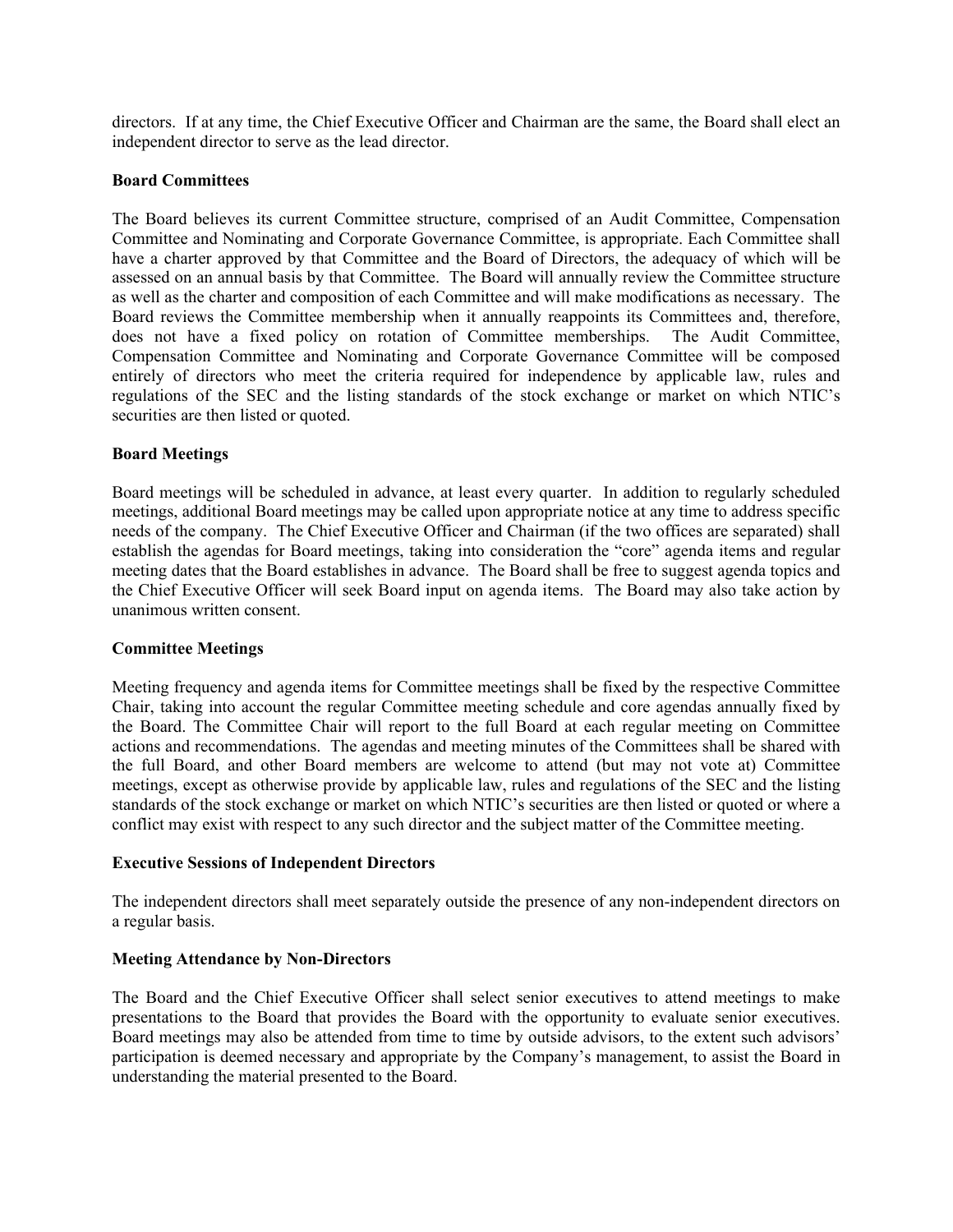### **Attendance and Information Review**

Directors shall make a diligent effort to achieve regular attendance at Board and Committee meetings, and to carefully review the information furnished by management with respect to matters requiring Board or Committee action or monitoring. Directors also have a responsibility, with the assistance of management, to maintain a current understanding of developments in the industry and to be familiar with NTIC's operations and its strengths and weaknesses.

# **Appropriate Information and Access**

Directors are entitled to an adequate information flow from management. They should be provided with an agenda and (to the extent practicable) appropriate supporting materials in advance of Board and Committee meetings. Directors are also entitled to direct access to NTIC's independent registered public accounting firm, legal counsel and to management. The Chief Executive Officer should be kept advised of substantive contacts in this regard.

# **Ability to Retain Advisors**

The Board and its Committees may, as it deems necessary or appropriate and at NTIC's expense, obtain advice and assistance from internal or external consultants, counsel or other advisors. If required under applicable laws, rules and regulations, however, before selecting any such consultant, counsel or advisor and from time to time as the Board or any of its Committees deems appropriate, the Board or Committee shall review and consider factors relevant to the independence of such consultant, counsel or advisor from management in accordance with applicable laws, rules and regulations.

# **Conflicts of Interest and Director Independence**

Directors shall promptly disclose to the Board any existing or proposed situation or relationship that could reasonably be considered as a conflict of interest with service as a director, or having the appearance of such or which could affect the independence of the director under applicable listing standards or any additional standards as may be established by the board of directors from time to time, including direct relationships between the company and the director and his or her family members, and indirect relationships between the company and any business, nonprofit or other organization in which the director is a general partner or manager, officer, or significant stockholder, or is materially financially interested. Both the existence or proposed situation or relationship and the nature thereof (*e.g*., financial, family relationship, professional, charitable or business affiliation) should be disclosed.

# **Director Attendance at Annual Meeting of Stockholders**

Although a regular Board of Directors meeting is generally held on the day of each annual meeting of stockholders, this meeting is often held by telephone. It is the policy of the Board of Directors that if a regular Board of Directors meeting occurs on the day of the annual meeting of stockholders and is an in-person meeting, then directors standing for re-election should attend our annual meeting of stockholders, if their schedules permit.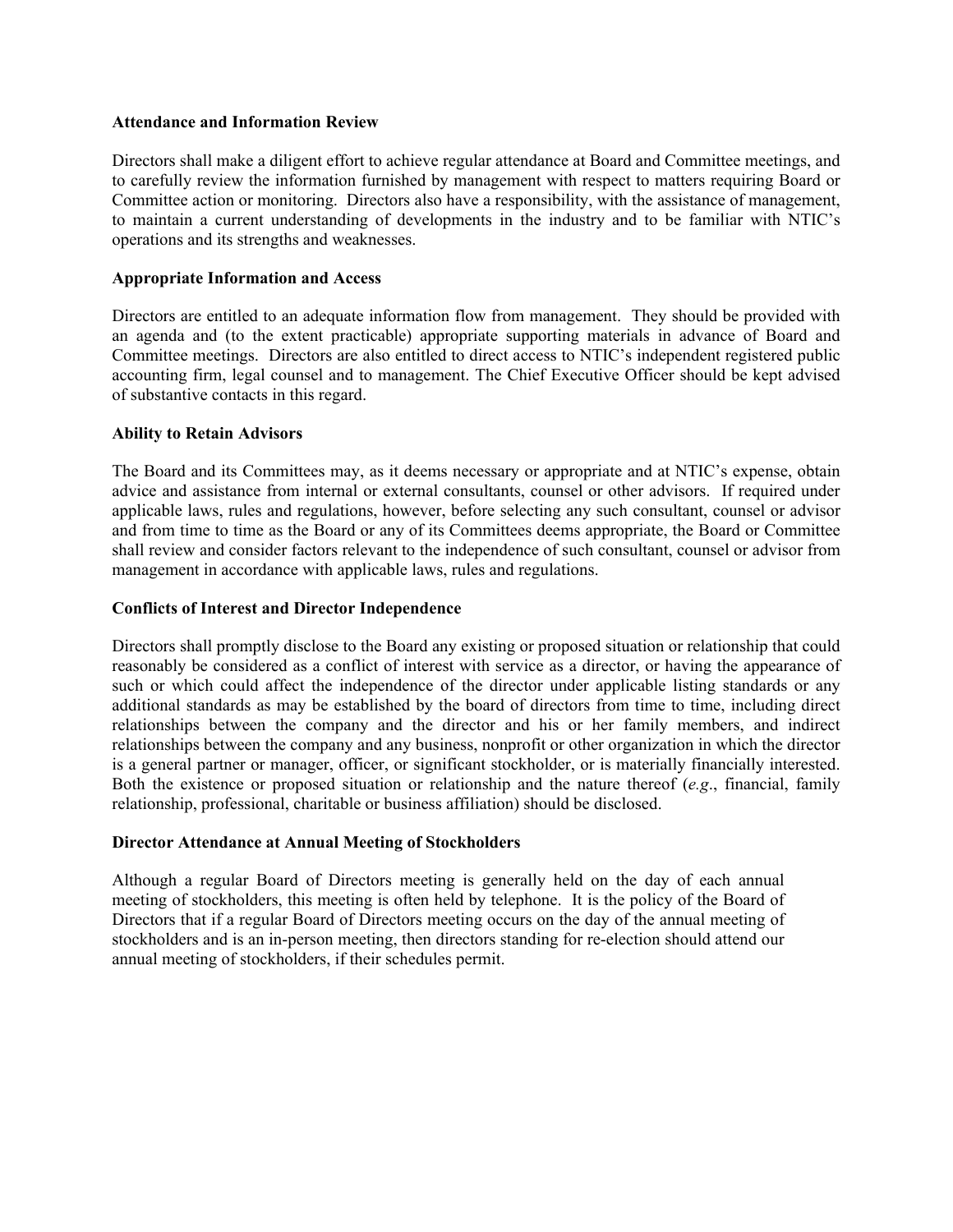### **Board Interaction with Corporate Constituencies**

The Board believes that management speaks for and on behalf of NTIC. Individual Board members may, from time to time, meet or otherwise communicate with various constituencies but this would be done only at the request of the Chief Executive Officer or Chairman of the Board.

## **Change of Principal Occupation and Board Memberships**

The Board does not believe that directors who retire, change their principal occupation or business association should necessarily leave the Board. However, the Board, through the Nominating and Corporate Governance Committee, will review the continued appropriateness of Board membership under those circumstances.

Recognizing the substantial time commitments attendant to membership on the Board, a director shall sit on no more than four other public company boards of directors and a director who serves as an executive officer of a public company shall sit on no more than two other public company board of directors, without the approval of the Nominating and Corporate Governance Committee.

## **Retirement and Term Limits**

The Board does not believe it should establish a mandatory retirement policy. However, any director who has attained the age of 75 should volunteer not to stand for re-election in order to give the Board an opportunity, through the Nominating and Corporate Governance Committee, to review whether it is appropriate for such director to continue to be a member of the Board in light of the facts and circumstances.

The Board does not believe that term limits for directors are appropriate. While term limits could help ensure that there are fresh ideas and viewpoints available to the Board, they hold the disadvantage of losing the contribution of directors who over time have developed increasing insight into the company and its operations and therefore provide an increasing contribution to the Board as a whole.

### **Retirement and Resignation Policy**

All decisions regarding director and officer retirements and resignations shall be communicated in advance and in writing to NTIC's Corporate Secretary.

# **Board Compensation**

Management directors will not be paid for Board membership in addition to their regular employee compensation. To attract and retain qualified non-employee directors, director remuneration and benefits should be competitive and reviewed annually to ensure that they meet this standard.

# **Stock Ownership by Directors and Executive Officers**

In order to align the interests of stockholders and management, NTIC has adopted stock ownership guidelines which provide that NTIC's Chief Executive Officer should own a number of shares of NTIC common stock with a value equal to at least six times the Chief Executive Officer's annual base salary, other executive officers should own a number of shares with a value equal to at least three times the officer's annual base salary and directors should own a number of shares of NTIC common stock with a value equal to at least three times the annual Board cash retainer.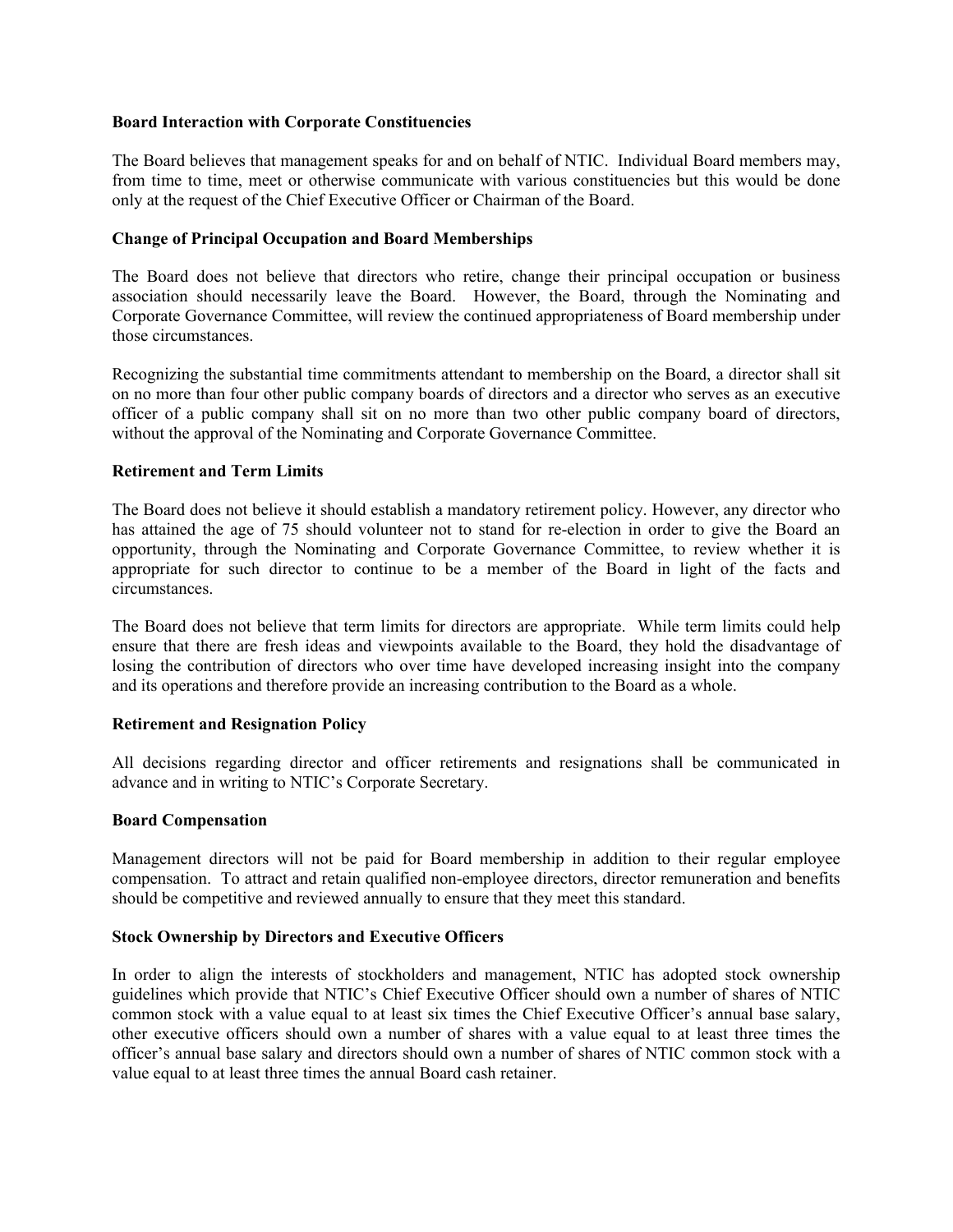## **Loans to Directors and Executive Officers**

Loans from NTIC to directors and executive officers are prohibited.

# **CEO Evaluation**

The Board will ensure that a process is in place, utilizing the Compensation Committee, to annually evaluate the performance of the Chief Executive Officer and to provide a summary of the Board's review to the Chief Executive Officer. The process shall ensure that each outside director has the opportunity to provide written or oral input prior to the evaluation being provided to the Chief Executive Officer.

## **Board and Board Committee Evaluation**

The Board will from time to time evaluate the performance of the Board, with a goal of improving the effectiveness of the Board as a whole. In addition, each of the Board Committees will from time to time evaluate the performance of the Board Committee, with a goal of improving the effectiveness of the Board Committee as a whole. Criteria for such evaluations will include level of director attendance, preparedness, participation and candor.

## **Director Continuing Education**

Directors are encouraged to attend from time to time continuing education programs tailored to directors of publicly held companies.

## **Succession Planning**

The Board will work from time to time with the Chief Executive Officer on advance planning for contingencies, such as the departure, death or disability of the Chief Executive Officer or other top executives, so that, in the event of an untimely vacancy, NTIC has in place an emergency succession plan to facilitate the transition to both interim and longer-term leadership.

### **Related Person Transactions**

The Audit Committee will review, approve or ratify reportable related person transactions by use of the following procedures:

- NTIC's Chief Financial Officer, with the assistance of NTIC's legal counsel, will evaluate the disclosures provided in the director and officer questionnaires and from data obtained from NTIC's records for potential related person transactions.
- Management will periodically, but no less than annually, report to the Audit Committee on all related person transactions that occurred since the beginning of the prior fiscal year or that it believes will occur in the next year. Such report should include information as to (i) the related person's relationship to NTIC and interest in the transaction; (ii) the material facts of the transaction; (iii) the benefits to NTIC of the transaction; and (iv) an assessment of whether the transaction is (to the extent applicable) in the ordinary course of business, at arm's length, at prices and on terms customarily available to unrelated third party vendors or customers generally, and whether the related party had any direct or indirect personal interest in, or received any personal benefit from, such transaction.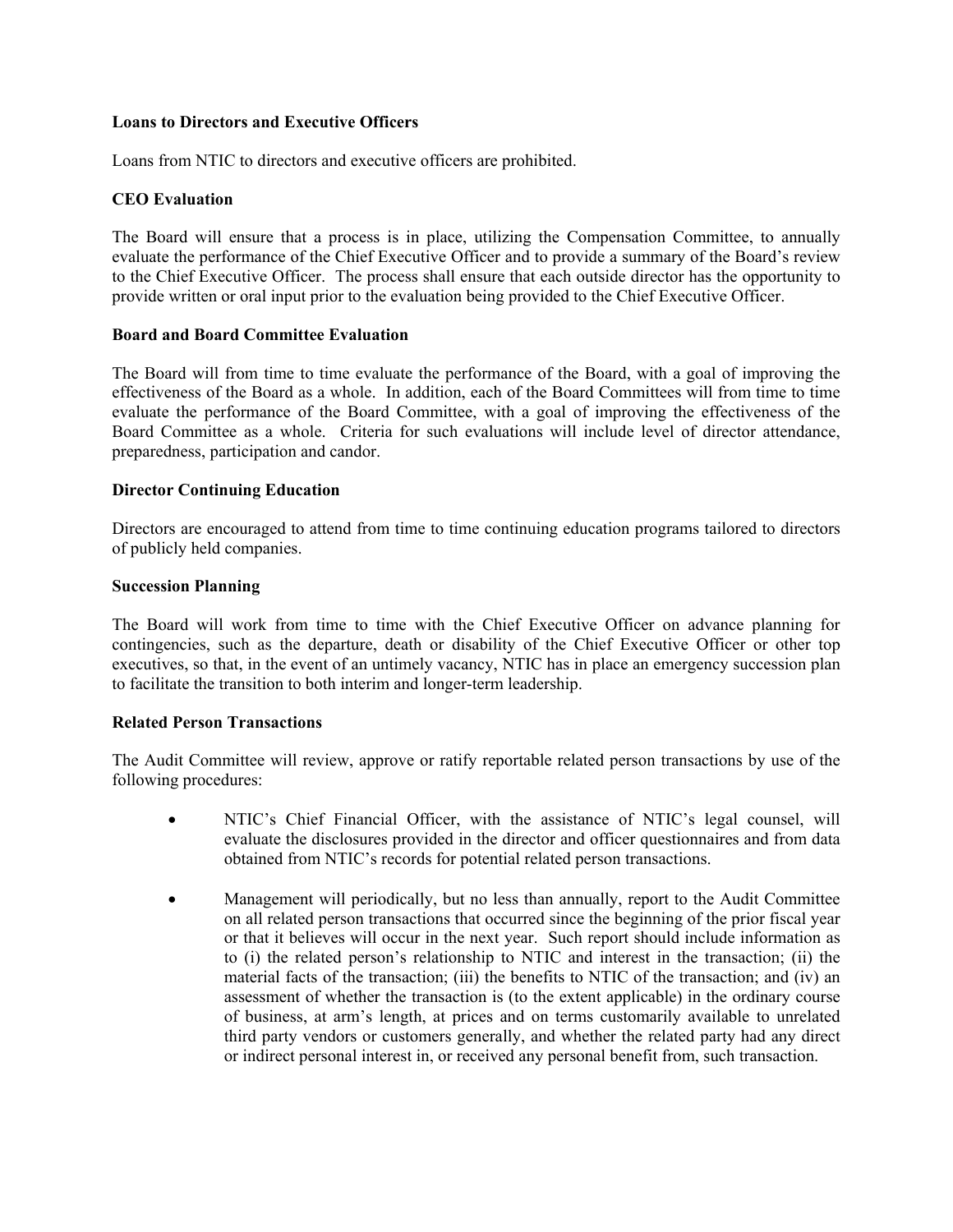- Taking into account the factors listed above, and such other factors and information as the Audit Committee may deem appropriate, the Audit Committee will determine whether or not to approve or ratify (as the case may be) each related party transaction so identified.
- Transactions in the ordinary course of business, between NTIC and an unaffiliated corporation of which a non-employee director of NTIC serves as an officer, that are:
	- $\triangleright$  at arm's length,
	- $\triangleright$  at prices and on terms customarily available to unrelated third party vendors or customers generally,
	- $\triangleright$  in which the non-employee director had no direct or indirect personal interest, nor received any personal benefit, and
	- $\triangleright$  in amounts that are not material to NTIC's business or the business of such unaffiliated corporation,

are deemed conclusively pre-approved.

# **Duty of Loyalty and Confidentiality**

Directors owe to NTIC a duty of loyalty and a duty of diligence in carrying out their responsibilities. Directors shall deal in strict confidence with all material, non-public matters involving NTIC. Such material, non-public information shall not be disclosed to anyone other than Board members without the express agreement or direction of the Board.

## **Directors Who Receive Less Than a Majority Vote**

In an uncontested election of directors (i.e., an election where the only nominees are those recommended by the Board), any nominee for director who receives a greater number of votes "withheld" from his or her election than votes "for" his or her election by stockholders present in person or by proxy at the annual meeting of stockholders and entitled to vote in the election of directors ("Majority Withheld Vote"), shall tender a written offer to resign from the Board within five business days of the certification of the stockholder vote by the Inspector of Elections.

The Nominating and Corporate Governance Committee shall promptly consider the resignation offer and recommend to the full Board whether to i) accept the resignation offer; (ii) defer acceptance of the resignation offer until a replacement director with certain necessary qualifications held by the subject director (e.g., Audit Committee financial expertise) can be identified and elected to the Board; (iii) maintain the director but address what the independent members of the Board believe to be the underlying cause of the "against" or "withheld" votes; (iv) resolve that the director will not be re-nominated in the future for election; or (v) reject the resignation offer. In considering its recommendation to the Board, the Nominating and Corporate Governance Committee will consider all factors deemed relevant by its members, including, without limitation, (i) the perceived reasons why shareholders withheld votes "for" election from the director; (ii) the length of service and qualifications of the director, (iii) the director's contributions to the Company; (iv) compliance with any required listing standards; (v) the purpose and provisions of these guidelines; and (vi) the best interests of the Company and its shareholders. Any director who tenders his or her offer to resign from the Board pursuant to this provision shall not